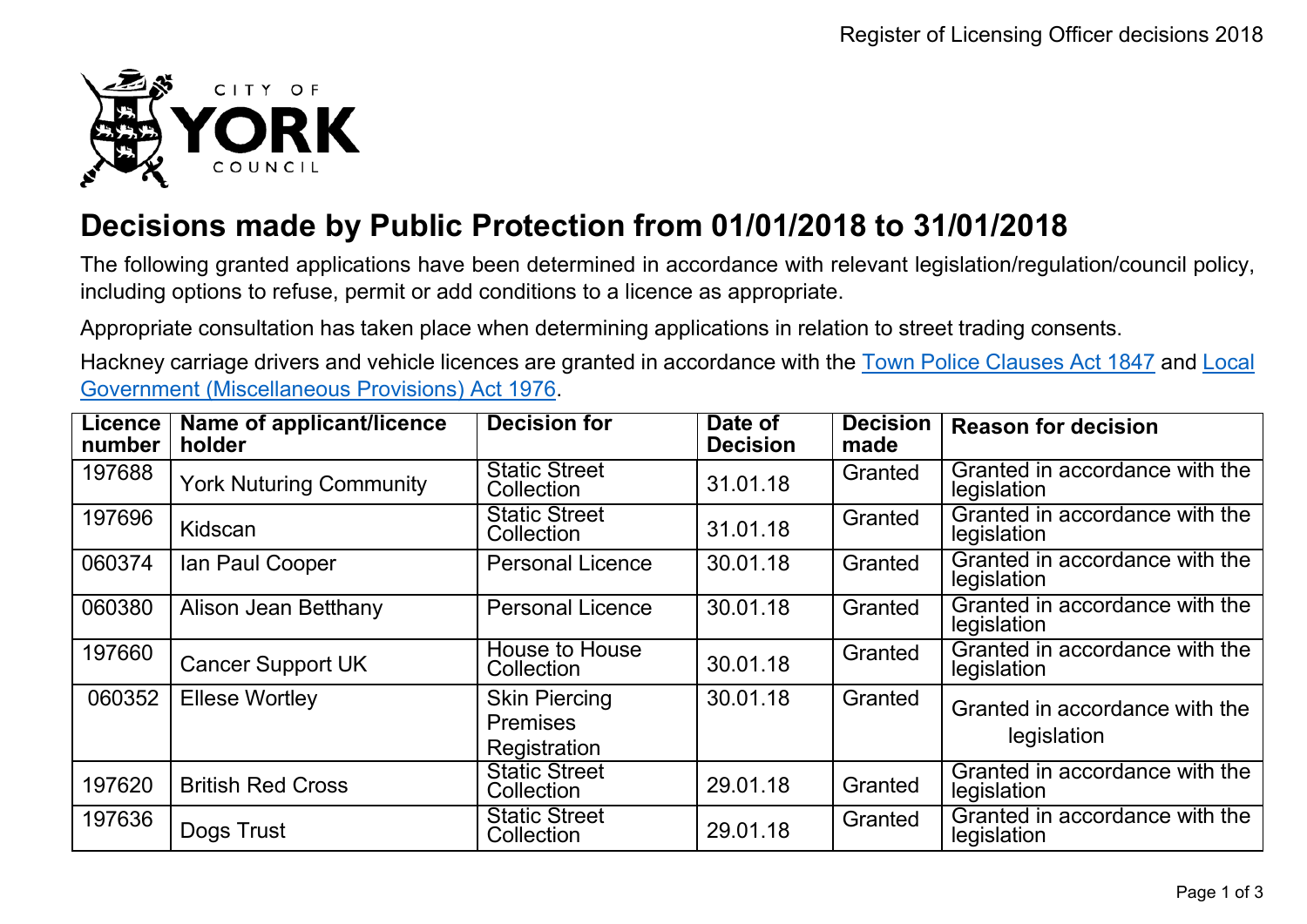Register of Licensing Officer decisions 2018

| <b>Licence</b><br>number | Name of applicant/licence<br>holder  | <b>Decision for</b>                  | Date of<br><b>Decision</b> | <b>Decision</b><br>made | <b>Reason for decision</b>                    |
|--------------------------|--------------------------------------|--------------------------------------|----------------------------|-------------------------|-----------------------------------------------|
| 197674                   | Guide Dogs for the Blind             | <b>Static Street</b><br>Collection   | 29.01.18                   | Granted                 | Granted in accordance with the<br>legislation |
| 060347                   | <b>Ellese Wortley</b>                | <b>Skin Piercing</b><br>Registration | 29.01.18                   | Granted                 | Granted in accordance with the<br>legislation |
| 197596                   | <b>Yorkshire Air Ambulance</b>       | <b>House to House</b><br>Collection  | 26.01.18                   | Granted                 | Granted in accordance with the<br>legislation |
| 197598                   | <b>Transformation for Veterans</b>   | <b>House to House</b><br>Collection  | 26.01.18                   | Granted                 | Granted in accordance with the<br>legislation |
| 060317                   | <b>Gillian Tinney</b>                | <b>Personal Licence</b>              | 26.01.18                   | Granted                 | Granted in accordance with the<br>legislation |
| 060319                   | Steven Knaggs                        | <b>Personal Licence</b>              | 26.01.18                   | Granted                 | Granted in accordance with the<br>legislation |
| 060320                   | <b>Daniele Serra</b>                 | <b>Personal Licence</b>              | 26.01.18                   | Granted                 | Granted in accordance with the<br>legislation |
| 060322                   | Alonso De Souza Gerigk               | <b>Personal Licence</b>              | 26.01.18                   | Granted                 | Granted in accordance with the<br>legislation |
| 060323                   | <b>John Gallery</b>                  | <b>Personal Licence</b>              | 26.01.18                   | Granted                 | Granted in accordance with the<br>legislation |
| 060327                   | Jonathan Jones                       | <b>Personal Licence</b>              | 26.01.18                   | Granted                 | Granted in accordance with the<br>legislation |
| 060324                   | Junyue Tan                           | <b>Personal Licence</b>              | 26.01.18                   | Granted                 | Granted in accordance with the<br>legislation |
| 060328                   | lan Anderson                         | <b>Personal Licence</b>              | 26.01.18                   | Granted                 | Granted in accordance with the<br>legislation |
| 060326                   | <b>Thomas Beale</b>                  | <b>Personal Licence</b>              | 26.01.18                   | Granted                 | Granted in accordance with the<br>legislation |
| 197578                   | <b>Samuel's Charity</b>              | <b>House to House</b><br>Collection  | 25.01.18                   | Granted                 | Granted in accordance with the<br>legislation |
| 197556                   | <b>The National Autistic Society</b> | <b>Static Street</b><br>Collection   | 24.01.18                   | Granted                 | Granted in accordance with the<br>legislation |
| 197557                   | <b>Cystic Fibroses Branch</b>        | <b>Static Street</b><br>Collection   | 24.01.18                   | Granted                 | Granted in accordance with the<br>legislation |
| 197484                   | The Rotary Club York                 | <b>Static Street</b><br>Collection   | 22.01.18                   | Granted                 | Granted in accordance with the<br>legislation |